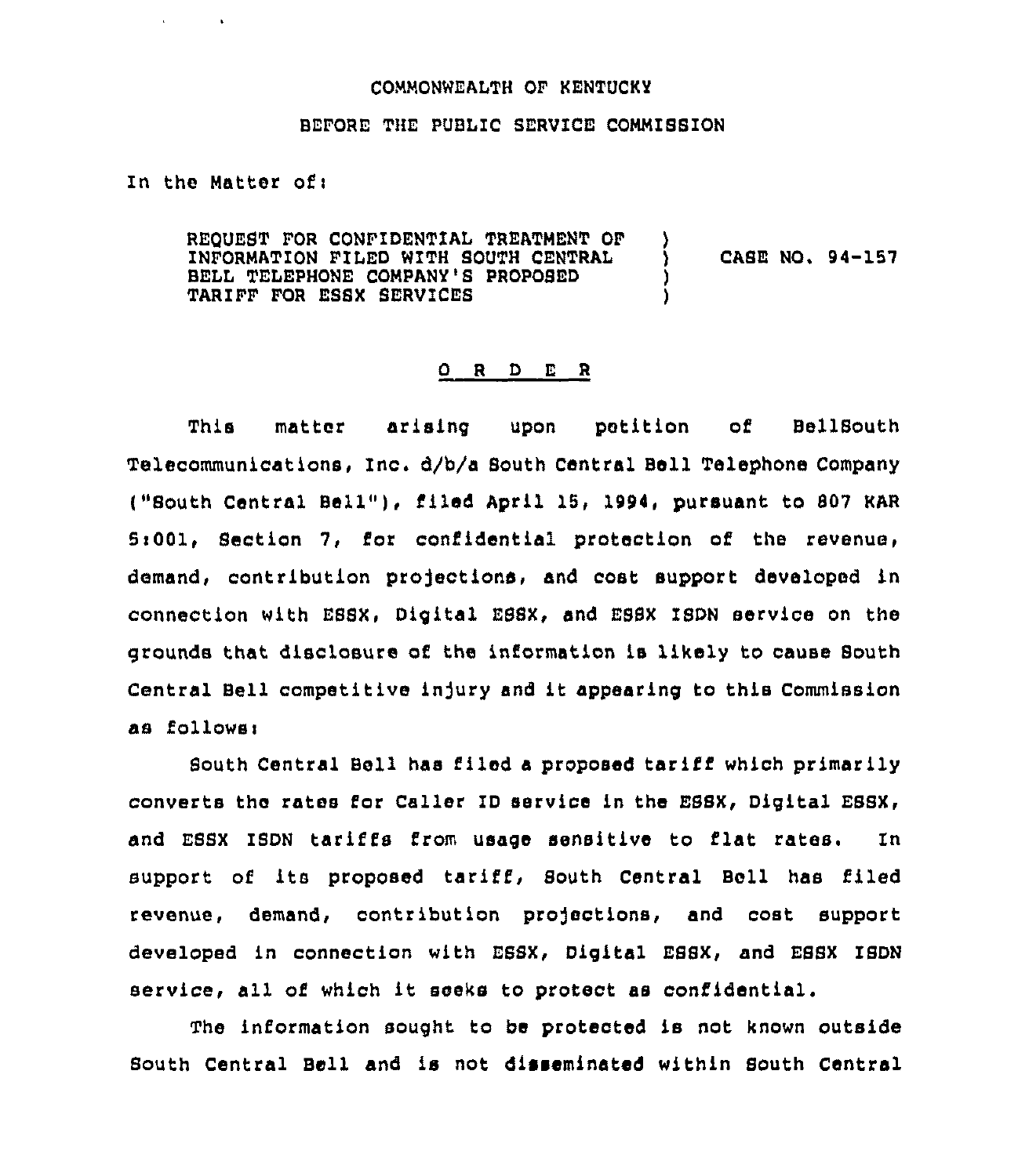Bell except to those employees who have a legitimate business need to know and act upon the information. South Central Bell seeks to preserve the confidentiality of tho information through all appropriate means.

 $\hat{\mathbf{r}}$ 

KRB 61.872(l) requires information filed with tho Commission to be available for public inspection unless specifically exempted by statute. Exemptions from this requirement are provided in KRS 61.878(1). That section of the statute oxempts 11 categories of information. One category exempted in subparagraph (c) of that section is commercial information confidentially disclosed to tho Commission. To qualify for that exemption, it must be established that disclosure cf the information ie likoly to cause substantial competitive harm to the party from whom the information wao obtained, To satisfy this test, the party claiming confidentiality must demonstrate actual oompetition and a likolihood of substantial competitive in)ury if the information is disclosed, Competitive injury occurs when disclosure of the information gives competitors an unfair business advantage,

South Central Boll'e competitors for ESSX service are providers of PBX equipment. This information will onablo such competitors to determine South Central Boll's rovonuos, cost, contributions, and projected demand for features of the service, which competitors oould use to markot thoir competing sorvioes to the detriment of South Central Bell, Thoroforo, disolosuro of tho information is likely to cause South Central Boll competitive injury and the information should be protected as confidential.

 $-2-$